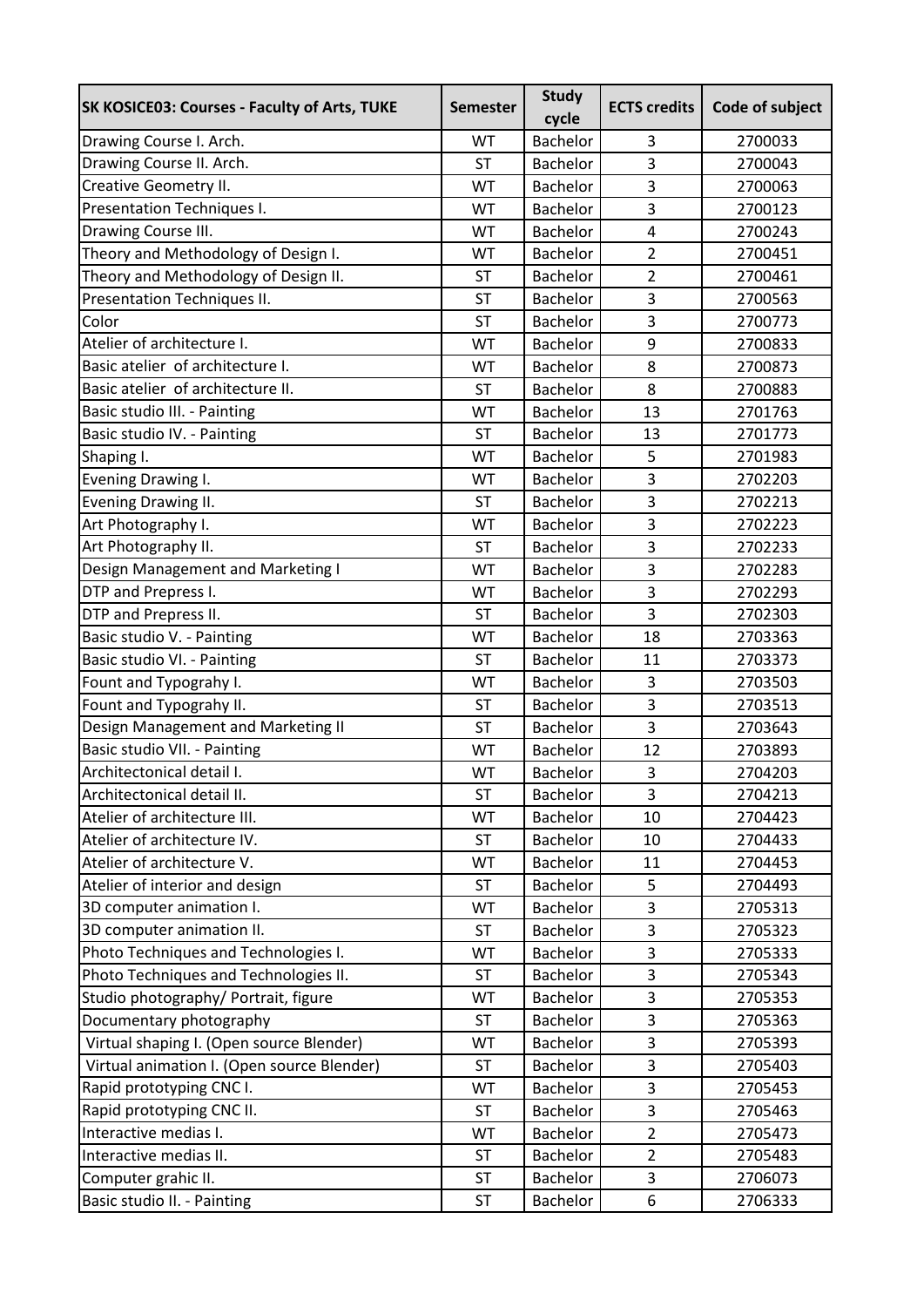| Basic studio I. - Graphic                | WT        | Bachelor        | 6              | 2706343  |
|------------------------------------------|-----------|-----------------|----------------|----------|
| Basic studio II. - Graphic               | <b>ST</b> | Bachelor        | 6              | 2706353  |
| Basic studio III. - Graphic              | WT        | <b>Bachelor</b> | 13             | 2706363  |
| Basic studio V. - Graphic                | WT        | Bachelor        | 18             | 2706383  |
| Basic studio VI. - Graphic               | <b>ST</b> | Bachelor        | 11             | 2706393  |
| Basic studio VII. - Graphic              | WT        | Bachelor        | 12             | 2706403  |
| Drawing Course IV.                       | <b>ST</b> | Bachelor        | 4              | 2706433  |
| Basic studio I. - Sculpture              | WT        | Bachelor        | 6              | 2706453  |
| Basic studio II. - Sculpture             | <b>ST</b> | Bachelor        | 6              | 2706463  |
| Basic studio III. - Sculpture            | WT        | Bachelor        | 13             | 2706473  |
| Basic studio IV. - Sculpture             | <b>ST</b> | Bachelor        | 13             | 2706483  |
| Basic studio V. - Sculpture              | WT        | Bachelor        | 18             | 2706493  |
| Basic studio VI. - Sculpture             | <b>ST</b> | Bachelor        | 11             | 2706503  |
| Basic studio VII. - Sculpture            | WT        | Bachelor        | 12             | 2706513  |
| Drawing Course I.                        | WT        | Bachelor        | 5              | 2706533  |
| Drawing Course II.                       | <b>ST</b> | Bachelor        | 5              | 2706543  |
| Basic studio I. - New Media              | WT        | Bachelor        | 6              | 2706593  |
| Basic studio II. - New Media             | <b>ST</b> | Bachelor        | 6              | 2706603  |
| Basic studio III. - New Media            | WT        | Bachelor        | 13             | 2706613  |
| Basic studio IV. - New Media             | <b>ST</b> | Bachelor        | 13             | 2706623  |
| Basic studio IV. - New Media             | WT        | Bachelor        | 18             | 2706633  |
| Basic studio VI. - New Media             | <b>ST</b> | Bachelor        | 11             | 2706643  |
| Basic studio VII. - New media            | WT        | Bachelor        | 12             | 2706653  |
| Introduction to Theory of New Media and  | WT        | Bachelor        | 3              | 2706711  |
| Intermedia I. T                          |           |                 |                |          |
| Introduction to Theory of New Media and  | <b>ST</b> | Bachelor        | 3              | 2706721  |
| Intermedia II. T                         |           |                 |                |          |
| Type and Typography I.                   | WT        | <b>Bachelor</b> | 3              | 2708563  |
| Type and Typography II.                  | <b>ST</b> | Bachelor        | 3              | 2708573  |
| Drawing for Design I.                    | WT        | Bachelor        | $\overline{4}$ | 2708603  |
| Drawing for Design II.                   | <b>ST</b> | Bachelor        | $\overline{4}$ | 2708613  |
| Basic studio I. - Painting               | WT        | Bachelor        | 6              | 2708653  |
| Computer Graphics for Design II.         | <b>ST</b> | <b>Bachelor</b> | 3              | 2708683  |
| Creative Geometry I.                     | <b>ST</b> | Bachelor        | 3              | 2709053  |
| Computer Graphics for Design I.          | WT        | Bachelor        | 3              | 2709063  |
| 3D Modelling and Visualization I         | WT        | Bachelor        | 3              | 2709093  |
| 3D Modelling and Visualization II        | <b>ST</b> | Bachelor        | 3              | 2709103  |
| Design Atelier I - Innovation            | WT        | Bachelor        | 12             | 2709143  |
| Design Atelier II - Visual Communication | <b>ST</b> | Bachelor        | 12             | 2709163  |
| Design Atelier III - Industrial          | WT        | Bachelor        | 13             | 2709173  |
| Design Atelier V - Product               | WT        | Bachelor        | 10             | 2709213  |
| Design Atelier V - Industrial            | WT        | Bachelor        | 10             | 2709223  |
| Design Atelier V - Innovation            | WT        | Bachelor        | 10             | 2709233  |
| Design Atelier V - Visual Communication  | WT        | Bachelor        | 10             | 2709243  |
| Materials in architecture I.             | WT        | Bachelor        | 3              | 2709683  |
| Materials in architecture II.            | <b>ST</b> | Bachelor        | 3              | 2709693  |
| Computer support for architecture I.     | WT        | Bachelor        |                | 2709702  |
| Computer support for architecture II.    | <b>ST</b> | Bachelor        |                | 2709712  |
| Basic studio IV. - Graphic               | <b>ST</b> | Bachelor        | 13             | 88000040 |
| Design Atelier IV                        | <b>ST</b> | Bachelor        | 9              | 88000069 |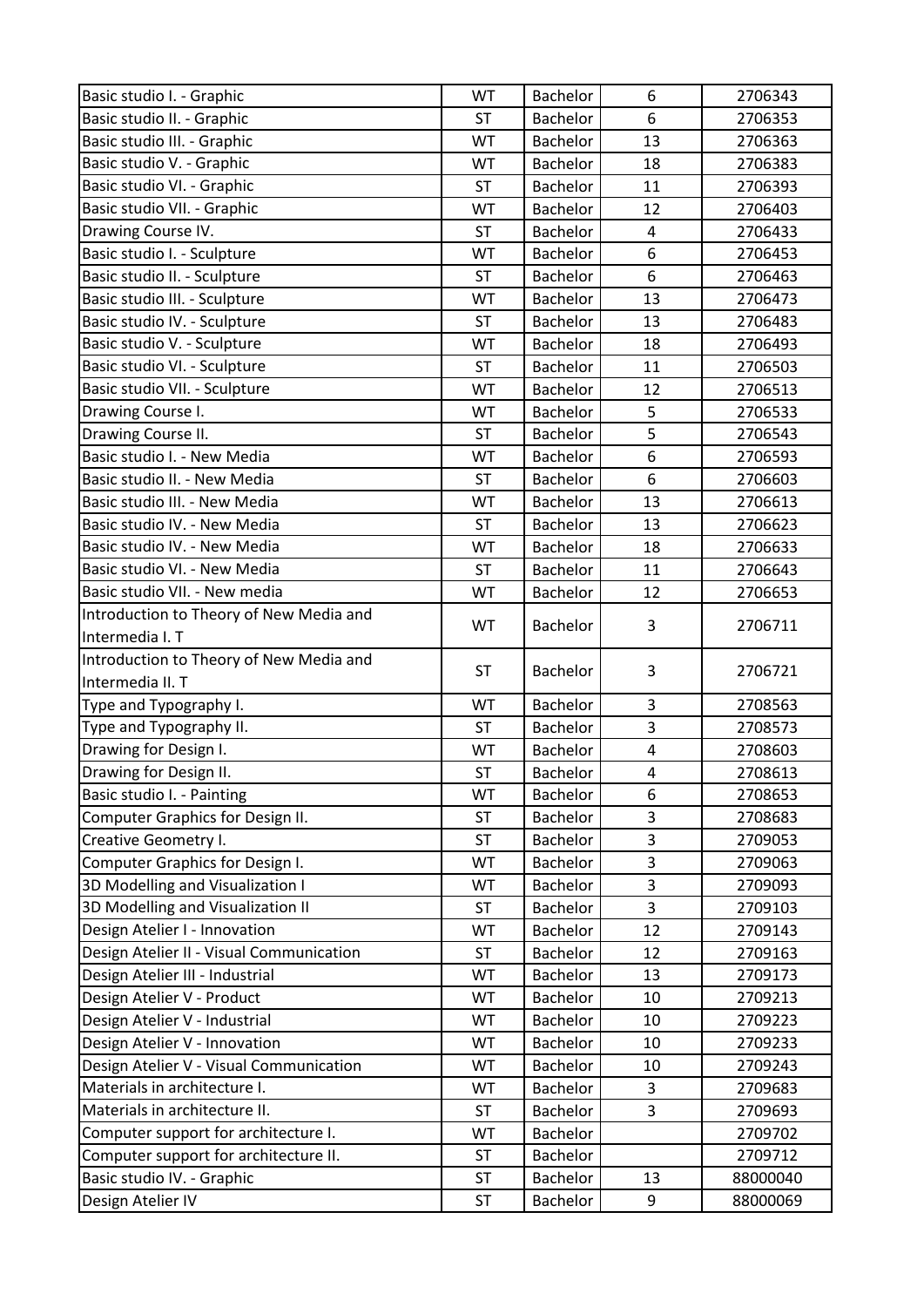| Design Atelier V                                                                        | WT        | <b>Bachelor</b> | 10 | 88000110 |
|-----------------------------------------------------------------------------------------|-----------|-----------------|----|----------|
| Design Atelier - Product                                                                | <b>ST</b> | <b>Bachelor</b> | 9  | 88000112 |
| Design Atelier I                                                                        | WT        | Bachelor        | 13 | 88000113 |
| Applied Photography I.                                                                  | WT        | <b>Bachelor</b> | 3  | 88000198 |
| Applied Photography II.                                                                 | <b>ST</b> | <b>Bachelor</b> | 3  | 88000199 |
| Light, foundations and principles of lighting I                                         | WT        | Bachelor        | 3  | 88000224 |
| Light, foundations and principles of lighting II                                        | <b>ST</b> | Bachelor        | 3  | 88000225 |
| Overhang of the traditional and digital techniques<br>in its current form illustrations | <b>ST</b> | <b>Bachelor</b> | 3  | 88000226 |
| Books, magazines and demonstration illustration                                         | WT        | Bachelor        | 3  | 88000227 |
| Design Atelier I - Visual Communication NEW                                             | WT        | Bachelor        | 12 | 88000257 |
| Design Atelier II - Visual Communication NEW                                            | <b>ST</b> | <b>Bachelor</b> | 12 | 88000258 |
| Design Atelier III - Visual Communication NEW                                           | WT        | <b>Bachelor</b> | 13 | 88000259 |
| Design Atelier IV - Visual Communication NEW                                            | <b>ST</b> | <b>Bachelor</b> | 9  | 88000260 |
| Design Atelier V - Visual Communication NEW                                             | WT        | <b>Bachelor</b> | 10 | 88000261 |
| Atelier of architecture III.                                                            | WT        | Master          | 16 | 2703273  |
| Atelier of urban planning                                                               | WT        | Master          | 5  | 2704483  |
| Atelier of town planning                                                                | WT        | Master          | 5  | 2704533  |
| Photo Workshop I.                                                                       | WT        | Master          | 3  | 2705973  |
| Desk Top Publishing II.                                                                 | <b>ST</b> | Master          | 3  | 2706023  |
| Design and Marketing                                                                    | WT        | Master          | 3  | 2706033  |
| Main Master Studio II. - Graphic                                                        | <b>ST</b> | Master          | 17 | 2706983  |
| Web Design I                                                                            | WT        | Master          | 3  | 2709113  |
| Web Design II.                                                                          | <b>ST</b> | Master          | 3  | 2709123  |
| Design Studio III - Innovation                                                          | WT        | Master          | 21 | 2709383  |
| Design Studio III - Industrial                                                          | WT        | Master          | 21 | 2709393  |
| Main Master Studio I. - New Media                                                       | WT        | Master          | 15 | 2709663  |
| Main Master Studio II. - New Media                                                      | <b>ST</b> | Master          | 17 | 2709673  |
| Design Studio I - Product                                                               | WT        | Master          | 18 | 88000045 |
| Design Studio I. - Industrial                                                           | WT        | Master          | 18 | 88000046 |
| Design Studio II - Industrial                                                           | <b>ST</b> | Master          | 18 | 88000047 |
| Design Studio II. - Product                                                             | <b>ST</b> | Master          | 18 | 88000048 |
| Design Studio II. - Visual Communication                                                | <b>ST</b> | Master          | 18 | 88000050 |
| Design Studio I - Innovation                                                            | WT        | Master          | 18 | 88000070 |
| Design Studio II. - Innovation                                                          | <b>ST</b> | Master          | 18 | 88000071 |
| Lighting Design I.                                                                      | WT        | Master          | 3  | 88000095 |
| Design Studio I                                                                         | WT        | Master          | 18 | 88000114 |
| Design Studio II                                                                        | <b>ST</b> | Master          | 18 | 88000115 |
| Design Studio III                                                                       | WT        | Master          | 22 | 88000116 |
| Design Studio I - Open Studio                                                           | WT        | Master          | 18 | 88000134 |
| Design Studio II - Open Studio                                                          | ST        | Master          | 18 | 88000135 |
| Lighting Design II.                                                                     | <b>ST</b> | Master          | 3  | 88000138 |